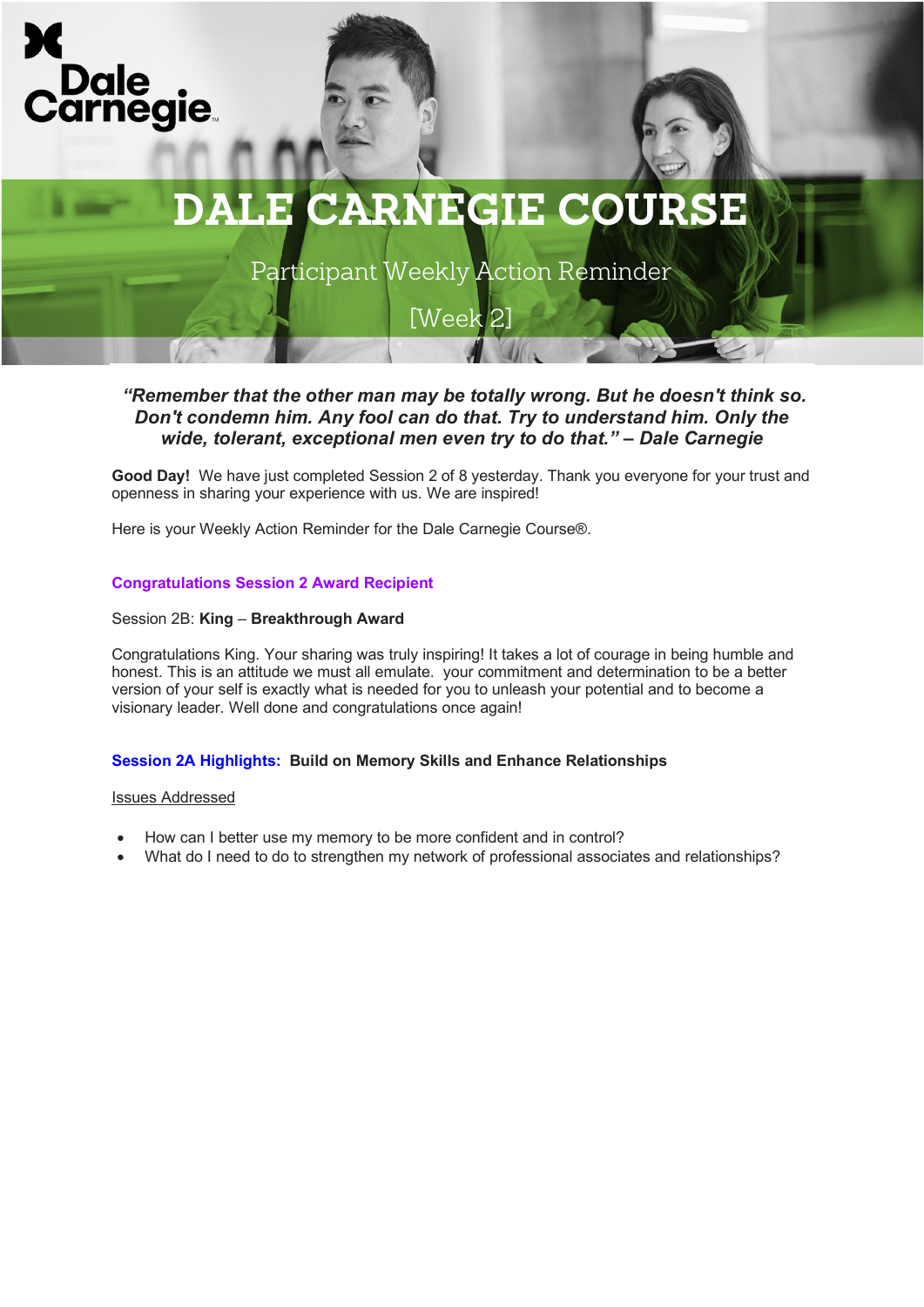



Participant Weekly Action Reminder

[Week 2]

#### What We Discovered

We continued to improve our memories by learning the Permanent Memory Peg System. We also began the journey of improving our people skills and leadership skills by becoming familiar with the principles for improving trust and identifying opportunities for improving professional relationships.

| <b>Permanent Peg</b><br><b>Number</b> | <b>Permanent Peg</b><br><b>Word</b> | <b>Permanent Peg</b><br><b>Picture</b> | Object you want to<br>remember<br>(Dale Carnegie 9<br><b>Principles)</b> |
|---------------------------------------|-------------------------------------|----------------------------------------|--------------------------------------------------------------------------|
| <b>One</b>                            | <b>Run</b>                          | <b>Horse Running</b>                   | <b>Biting 3 Golden Cs</b>                                                |
| Two                                   | Zoo                                 | <b>Monkey Throwing</b>                 | <b>Red Roses of Appreciation</b>                                         |
| Three                                 | Tree                                | <b>Bending Tree</b>                    | <b>Wanted Poster</b>                                                     |
| Four                                  | Door                                | Door is stuck                          | <b>Interest Note bearing</b><br>8.88%                                    |
| <b>Five</b>                           | <b>Hive</b>                         | <b>Bee Hive</b>                        | <b>Yellow Smiley</b>                                                     |
| <b>Six</b>                            | <b>Sick</b>                         | <b>Big Syringe</b>                     | <b>Name Plate</b>                                                        |
| <b>Seven</b>                          | Heaven                              | <b>Stairway to Heaven</b>              | <b>Falling Microphone</b>                                                |
| Eight                                 | Gate                                | <b>Entrance Gate</b>                   | <b>Dangling Microphone</b>                                               |
| <b>Nine</b>                           | Wine                                | <b>Pouring Wine</b>                    | <b>Wooden Crate Stamped</b><br>with IMPORTS                              |

### **Session 2B Highlights: Increase Self Confidence**

#### Issues Addressed

- How can I leverage defining moments in my life to be more confident and open to change?
- How can I use past experiences to communicate more concisely and with greater clarity?

#### What We Discovered

Each of us has had many "defining moments" that shaped who we are today. By reflecting on these defining moments we position ourselves to move with greater confidence into new situations and challenges. This will, in turn, give us new defining moments and further progress towards our visions of who we want to become.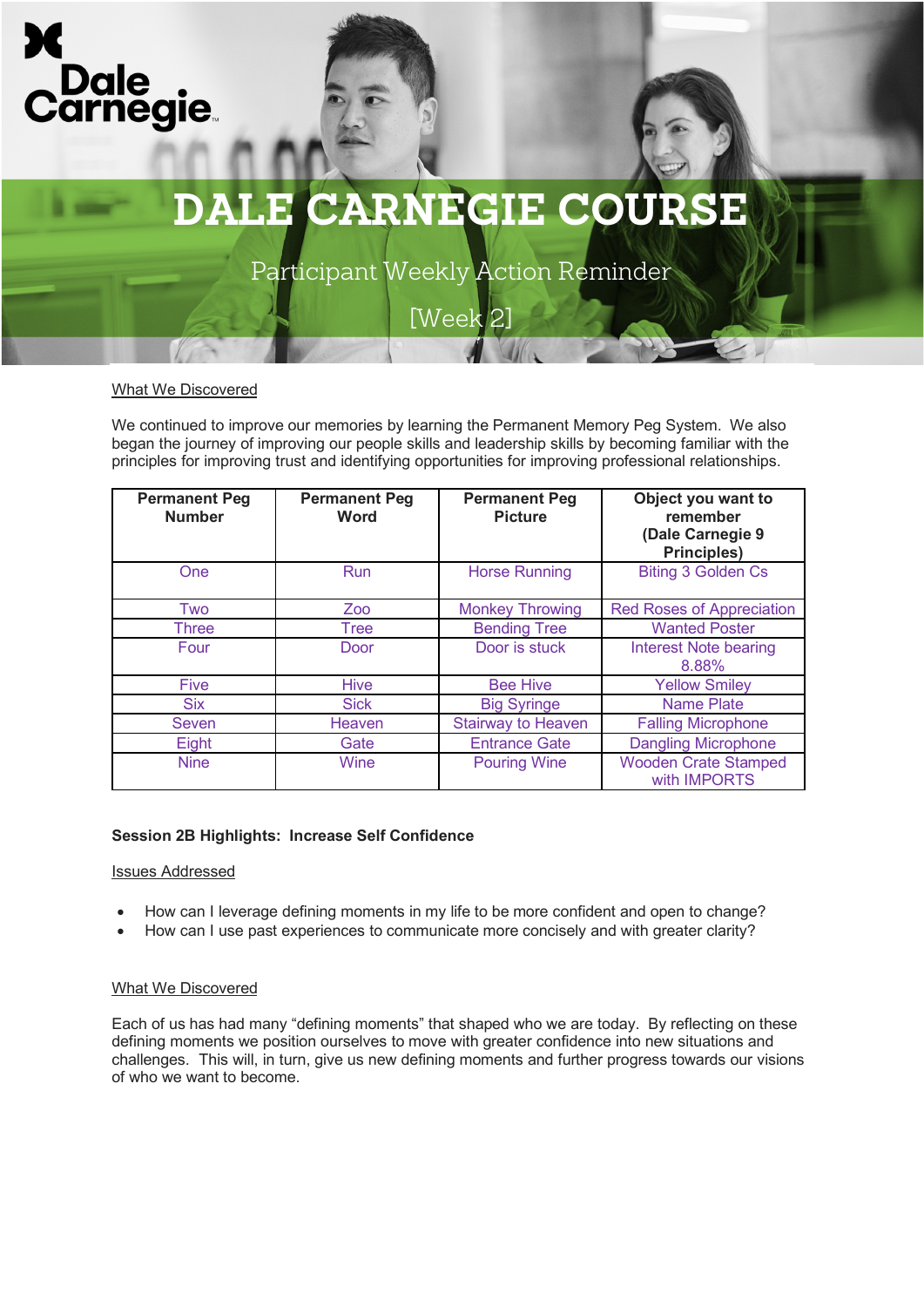

Participant Weekly Action Reminder

[Week 2]

#### **Session 3 Preview**

Session 3 will be a pivotal session as you leverage your past experiences and commit to apply proven strategies for overcoming excess stress and worry. The fruits of this session will yield a lifetime of benefits, so do all that you can to be at the session prepared and on time!

#### **Part A. Put Stress in Perspective**

In Session 3, we will commit to practicing Mr. Carnegie's proven principles from How to Stop Worrying and Start Living, which will ultimately increase our quality of life, increase productivity, and enhance efficiency. We will also learn to coach others on keeping stress levels reasonable and productive.

#### **Part B. Enhance Relationships and Motivate Others**

We acknowledge that we have to consciously seek to improve relationships and identify ways to gain willing cooperation from others. In this session we will give a status report on our use of the Human Relations Principles to enhance our professional relationships. Then, we will identify ways to gain cooperation from others to develop a more collaborative environment.

#### **In preparation for Session 3, please:**

- 1. We love to hear good news from you! Share with us your experience finding out someone's Defining Moments or How you have made someone feel important and do it sincerely.
- 2. Prepare **1-min sharing** of a moment in your life where you are under tremendous stress and worry, tell us how you have overcome it. Your stress management methods will help us too.
- 3. Read any 1 page between **PG 247 – PG 291** from the book "How to Stop Worrying and Start Living" and be prepared to share the story with us.
- 4. **Prepare a 2 min Report** about an experience that illustrates your intentional application of the 1 – 9 Dale Carnegie Principles to Enhance Relationships. This is a commitment we made in Session 2 (page 2.9 – 2.11). **Use the Magic Formula for Influencing Action** to structure the report: Incident, Action, and Benefit. **Read pages 3.16-3.24 of your Participant Manual** to prepare your report. Practice it too.

#### **We missed you!**

Hani Derek Ikhwan

#### **Session Make-up Opportunities**:

You may contact our performance consultants for the session make-up schedule. We strongly recommend that every participant attend 100% of the eight sessions to achieve maximum benefit from the course. **Attending seven of eight sessions are required for graduation and to receive certificate of achievement.**